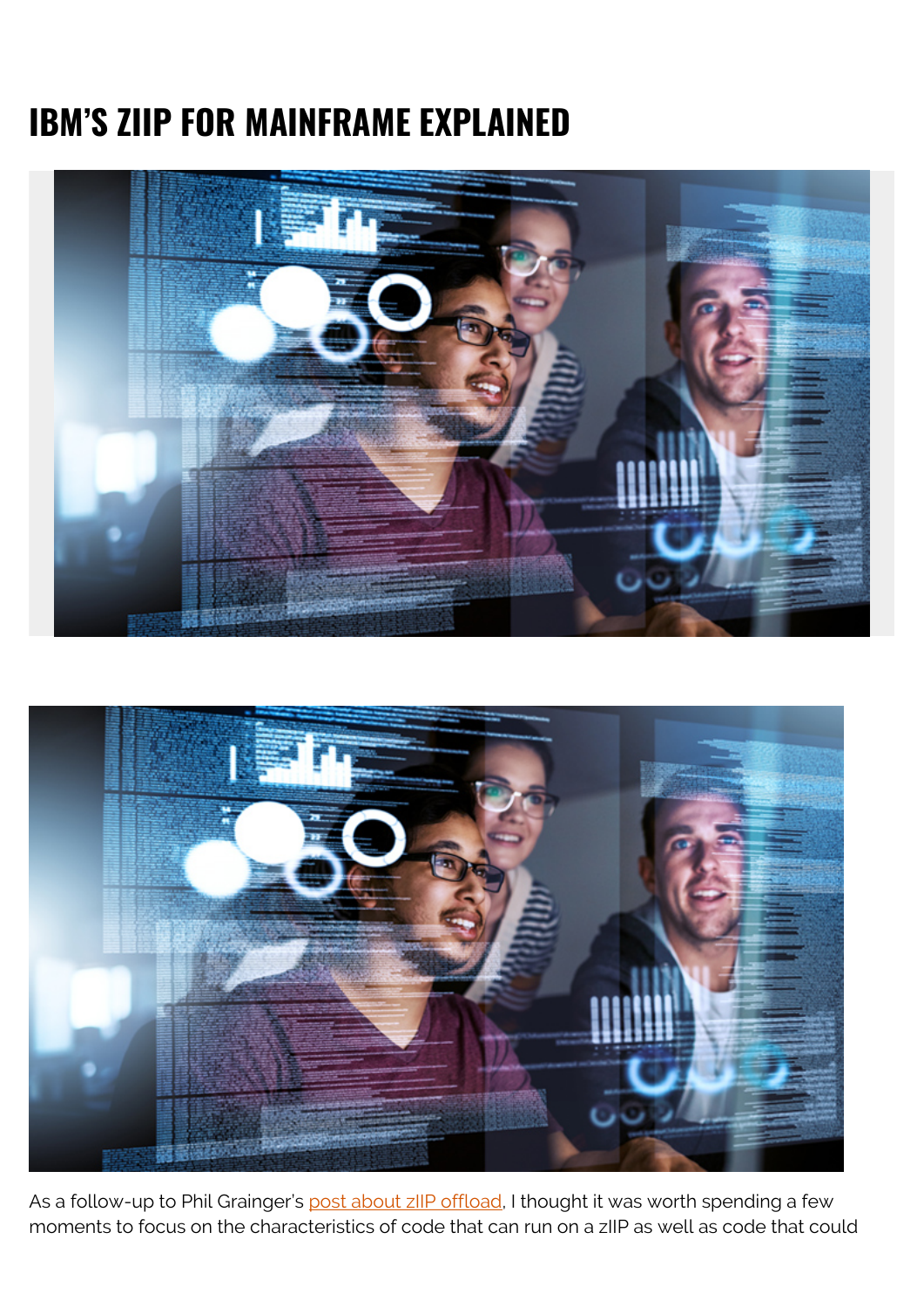suffer minimum performance loss if it was rewritten to run on a zIIP rather than a general purpose processor (GP).

IBM introduced the zIIP (system Z Integrated Information Processor) in 2006. IBM licenses zIIP hardware for a fraction of the corresponding charges for GPs. More importantly to you, zIIP processors are not counted in the basis for software charges, so you can see major savings by shifting workload from GPs to zIIPs. In addition, zIIP processors are run "at full speed," so you can actually get more processing done in less time if your GPs are not full capacity models.

So why not simply replace every GP with a zIIP and save money on both hardware and software?

First, IBM has placed a restriction on zIIP usage. Originally, there could be no more than one zIIP per GP in a CEC, but some models now allow two zIIPs per GP. Second, IBM's license agreement places restrictions on the kind of code that is eligible to run on a zIIP; the code must run in a z/OS enclave under the control of an SRB (service request block).

The use of an enclave means that the work is dispatched by z/OS Workload Manager (WLM). Code run from the enclave can be handled by a common set of WLM controls and policies because the code has a common set of characteristics. Scheduling an SRB instead of attaching a task control block (TCB) implies further restrictions; the most pertinent of these is that no SVC (except ABEND) can be issued, which prevents the use of many z/OS services commonly invoked by application programs. This has been misunderstood as "you cannot do I/O on a zIIP," which is not true. However, it is true that QSAM and BSAM, which many application programs use to perform sequential file I/O, cannot be invoked from SRB code because they issue SVCs.

For completeness, we should mention "zAAP on zIIP," by which IBM allows processes that are zAAP eligible to run on a zIIP in environments where there are no zAAPs. Very little legacy code fits this profile, but we are seeing more DB2 installations that are converting legacy COBOL applications to Java because programmers are easier to find than ones with COBOL skills. A side effect of this move is to render legacy applications to be zIIP eligible after they are rewritten into Java.

So why aren't your mainframe vendors zIIP enabling all of the code in all their products? The answer gets back to the second restriction mentioned above – to be zIIP eligible, code must run under an SRB and therefore cannot invoke many z/OS services. Most existing product code was written to run in TCB mode. Historically, SRB mode code was used only where it was considered a cost effective way to do cross memory processing.

Let's look at a hypothetical piece of code (part of a software product) that runs under a TCB today and makes no SVC calls. To make the code zIIP eligible, we must do something like the following each time we execute the code:

- 1. Set up the SRB in memory to point to the code to be executed.
- 2. Issue the IEAMSCHED macro to schedule the SRB for execution.
- 3. The originally executing TCB code must wait for the SRB code to execute.
- 4. When the SRB code completes, it must signal the TCB code to resume before terminating.

Alternatively, we could start the SRB once, then loop and wait in the SRB code instead of scheduling a new SRB each time the function is to be performed.

The overhead incurred in moving from TCB to SRB mode and back will incur a CPU cost. Vendors weigh the advantages of making code zIIP eligible with the CPU costs to determine what code will be most efficient for users.